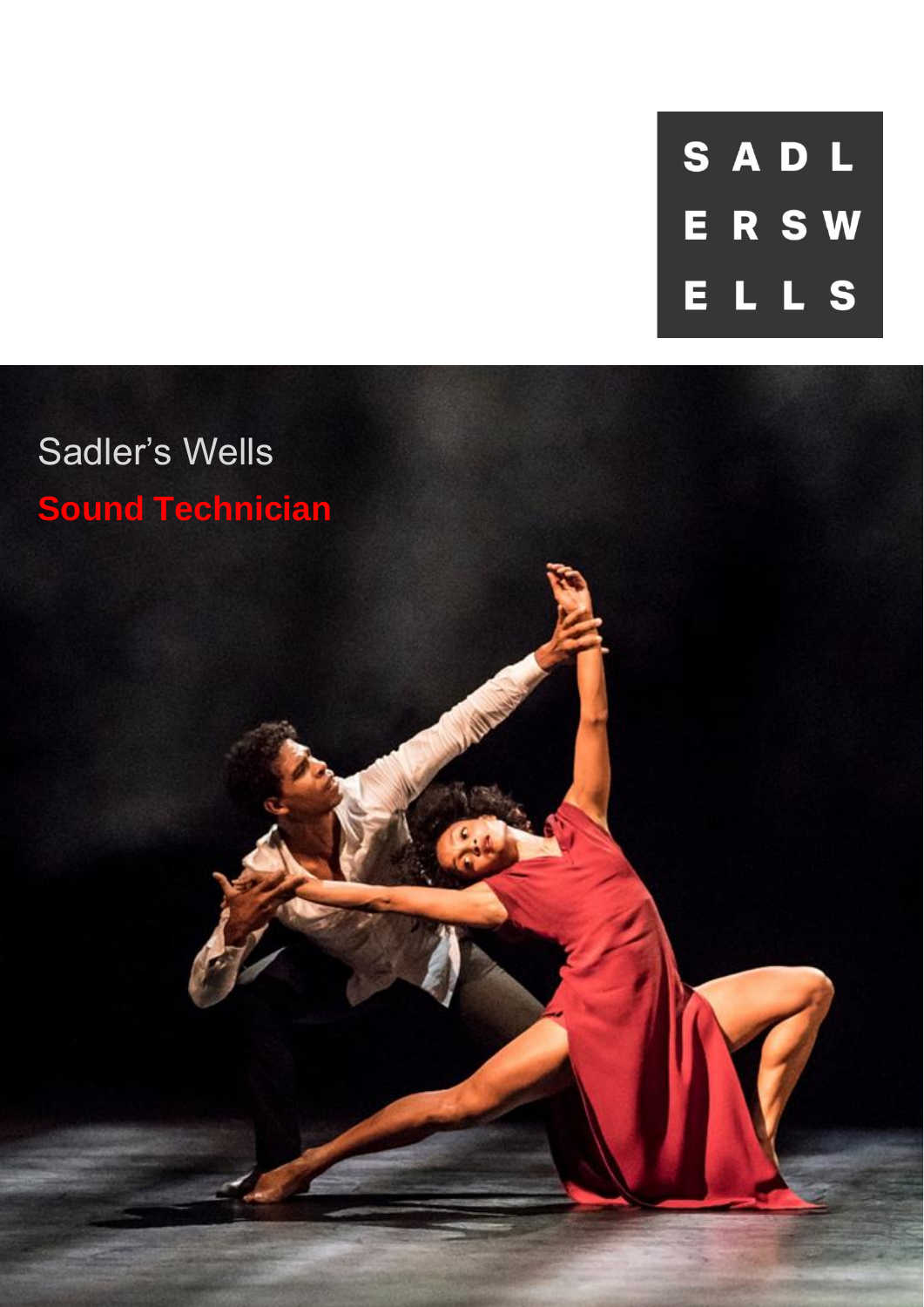### **Contents**

| 03  Welcome                                                   |
|---------------------------------------------------------------|
| 04  Background Information                                    |
| 05  The Department                                            |
| 06  What are my responsibilities?                             |
| 07  Who should apply?                                         |
| 08  Why work for us?                                          |
| 09  Sadler's Wells Technical<br><b>Skills Assessment doc.</b> |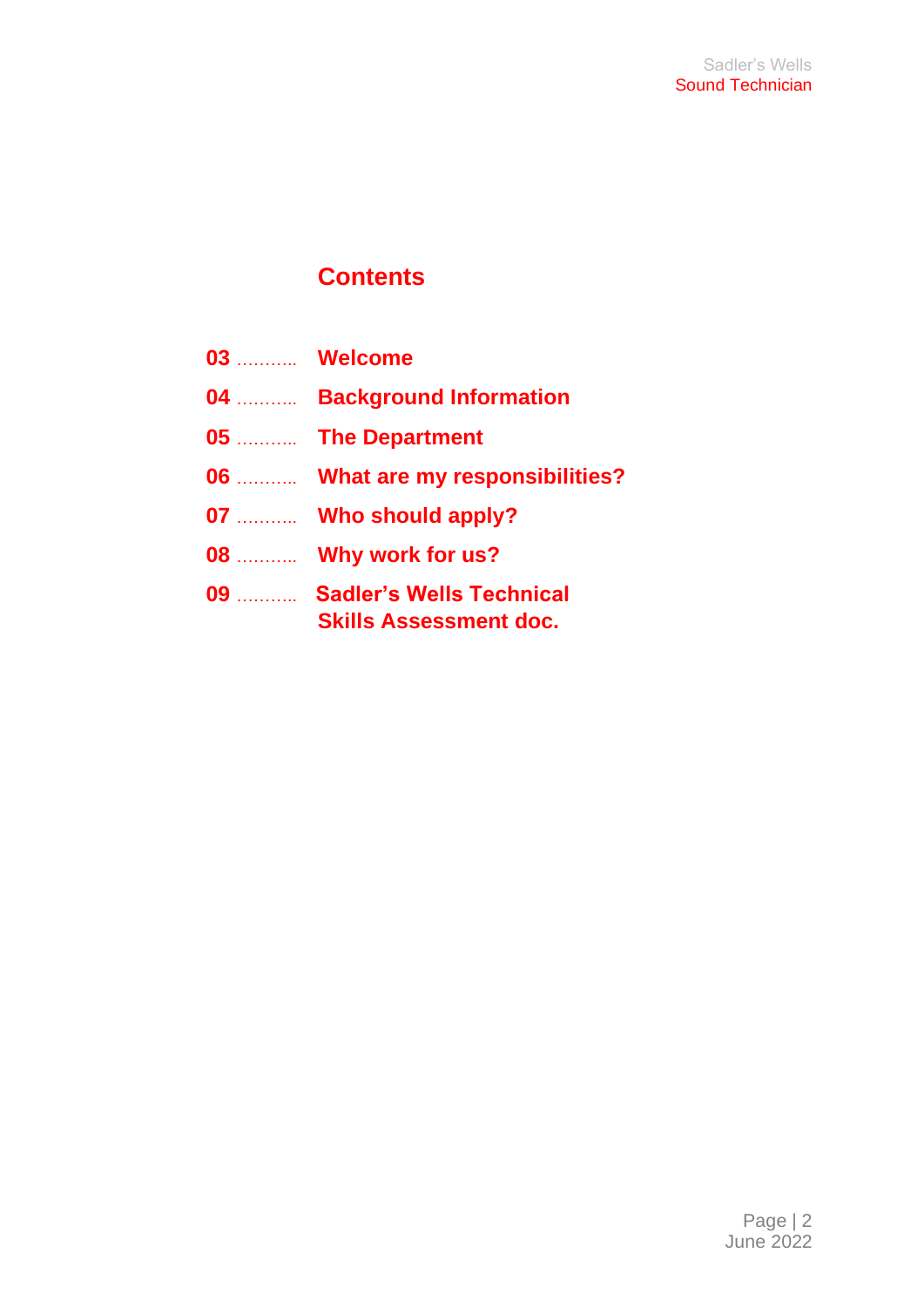# **Welcome**

*Thank you for your interest in joining Sadler's Wells. We hope that it will be a great opportunity for you in your own career.*

Sadler's Wells holds fast today to the vision that Lilian Baylis instilled here almost a century ago: that great art should belong to everybody. Our mission is to make and create dance that inspires us all, and our vision is to create, through dance, a depth of connection beyond borders, cultures and languages, so we see ourselves in each other.

When artists and audiences talk about Sadler's Wells, they use the words: 'innovative, exciting and risk-taking'. Trying new things is part of our core purpose, and it's more important today than it has ever been.

This is an exciting and complex time in the theatre's history as we recover from the impact the coronavirus pandemic has had on our business model and work towards opening a fourth venue in Queen Elizabeth Olympic Park in east London in 2023.

This role offers you the opportunity to bring your ideas, passion, knowledge and experience to Sadler's Wells. In return, the successful candidate will be part of a strong and supportive team in a world class arts organisation.

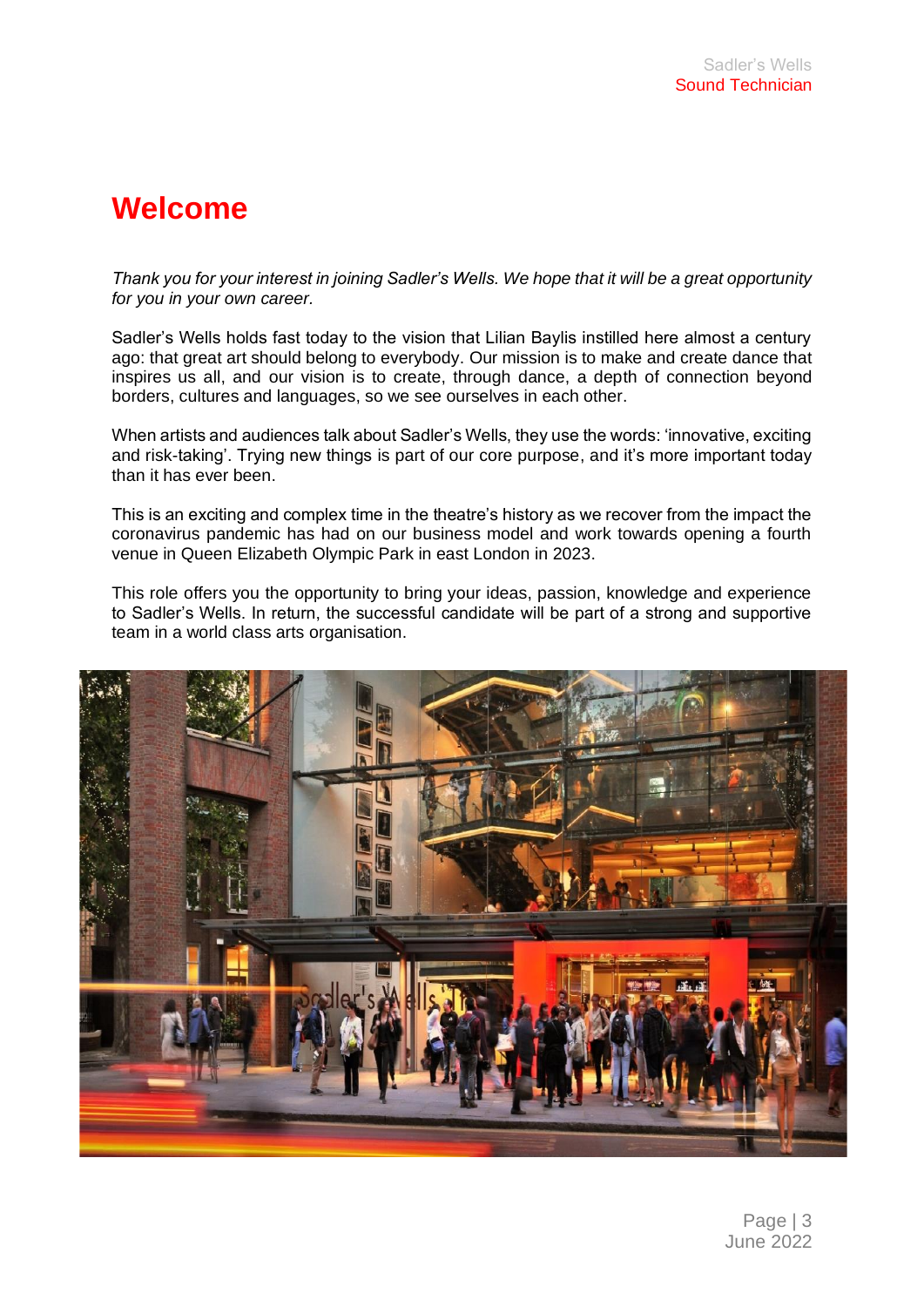# **Background Information**

Sadler's Wells is a world-leading creative organisation, dedicated to presenting, producing and touring dance made today in all its forms. Sadler's Wells commissions, presents and produces more dance than any other theatre in the world – from tango to hip hop, ballet to flamenco, Bollywood to cuttingedge contemporary dance. With an innovative, year-round programme of performances and learning activities, this is the place where artists come together to create dance, and where we welcome everyone to experience dance and be inspired.

Our aim is to reflect and respond to the world through dance: enabling artists of all backgrounds to create dance that moves us and opens our minds; sharing those experiences with the widest possible audiences to enrich their lives and deepen their understanding of what it means to be human.

In normal times, over half a million people come to our theatres in London each year, with many more enjoying our touring productions at partner venues across the UK and in cities around the world. Sadler's Wells Theatre has been located in Islington since the 17th century. Our modern day theatre comprises a main auditorium (1,500 seats); the Lilian Baylis Studio (180 seats); three rehearsal studios; bars, a café, facilities for private and corporate entertaining and offices for Sadler's Wells' colleagues.

Our second theatre building and West End home, the Peacock (1,000 seats), is subject to a unique agreement whereby Sadler's Wells and the London School of Economics jointly manage it, with the LSE presenting its lectures to students during the day and Sadler's Wells presenting theatre at night.

#### **Future Plans**

Plans are underway for the development of a fourth venue in east London's Queen Elizabeth Olympic Park. Sadler's Wells' new space will be located on the Stratford Waterfront site, opposite the London Aquatics Centre, alongside UAL's London College of Fashion and the V&A Museum. The site will form part of a new cultural and education district, which will also include a major new University College London (UCL) campus and have direct links to the creative communities already based in east London.

Sadler's Wells' new space will house a 550-seat mid-scale theatre, as well as facilities for a choreographic centre and a hip hop theatre academy, all planned to open by the end of 2023.

#### **Artistic Programme**

The artistic programme encompasses not only productions and presentations but also all of our artist development, learning and participation and touring programmes. The vision is led by the Artistic Director and Chief Executive through the Artistic Programming Board which includes the Executive Producer, Director of Artistic Programme, Artistic Programmer and Artist Development, Director of Learning and Engagement and General Manager of Breakin' Convention.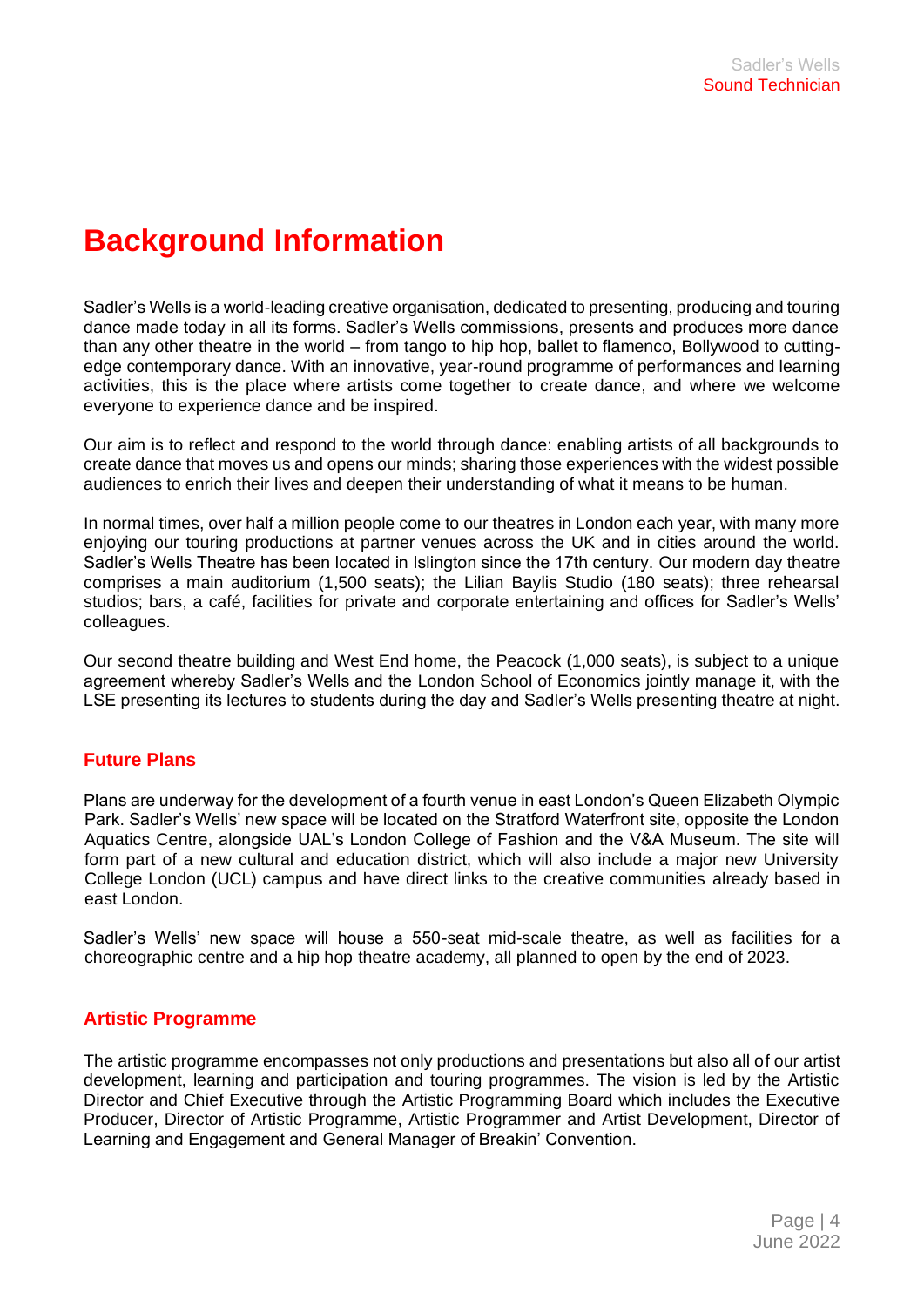### **The Department**

The Technical department is led by the Technical Director with Technical Managers for Sadler's Wells and Peacock Theatres, each of whom manage a team of permanent and casual staff.

The Sadler's Wells Technical Manager is supported by senior staff including the Head of Sound and Head of Lighting, and their teams.

This role requires primary skills in Sound. The Sound Department also work closely with the Lighting Department and this role will be required to provide lighting support from time to time. Training will be available for the successful applicant who requires a further level of skill in this area.



#### **The Technical department:**

Page | 5 June 2022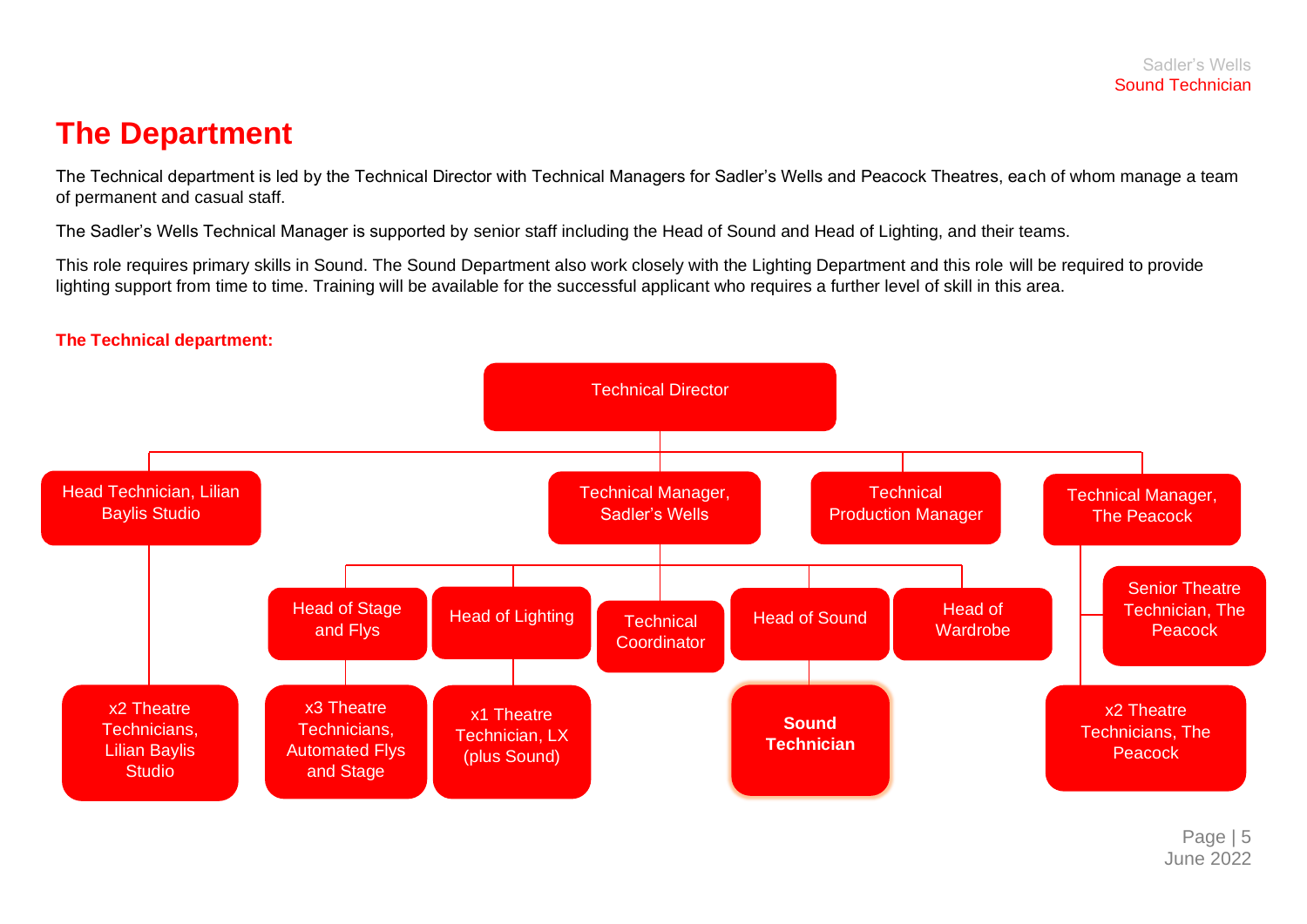# **What are my responsibilities?**

The principle responsibility of a Theatre Technician is to assist in the preparation and running of productions, ensuring that all technical requirements are met in a safe and professional manner, and ensuring a high standard of technical operation at all times.

#### **Operations**

- Assist in the preparation and running of productions, ensuring that all technical requirements are met in a safe and professional manner
- Always maintain a high standard of production values

#### **Collaboration**

- Carry out any duties as may be required by the Technical Director and Production or Technical Manager
- Maintain a positive and proactive approach to the shows and to visiting company requirements and requests
- To supervise the work of casual staff

#### **Efficiency & Effectiveness**

• Always promote and maintain a positive approach to Health & Safety and safe working methods

• Maximise income and minimize expenditure without loss of quality in all areas of responsibility

#### **General**

- Attend occasional staff meetings, training sessions and other events which may take place outside normal working hours
- At all times to carry out duties and responsibilities with regard to Sadler's Wells' Equality, Diversity and Inclusion and Health and Safety Policies. This may include providing assistance with evacuation procedures or building searches in the event of an emergency at any of Sadler's Wells' premise
- Ensure that the Trust complies with Health & Safety and local authority licensing legislation and promote a safe working environment at all times
- Support the Trust's Sustainability Policy and the delivery of the Sustainability Action Plan

*THIS JOB DESCRIPTION IS A GUIDE TO THE NATURE OF THE WORK REQUIRED OF THIS POSITION. IT IS NEITHER WHOLLY COMPREHENSIVE NOR RESTRICTIVE AND DOES NOT FORM PART OF THE CONTRACT OF EMPLOYMENT.*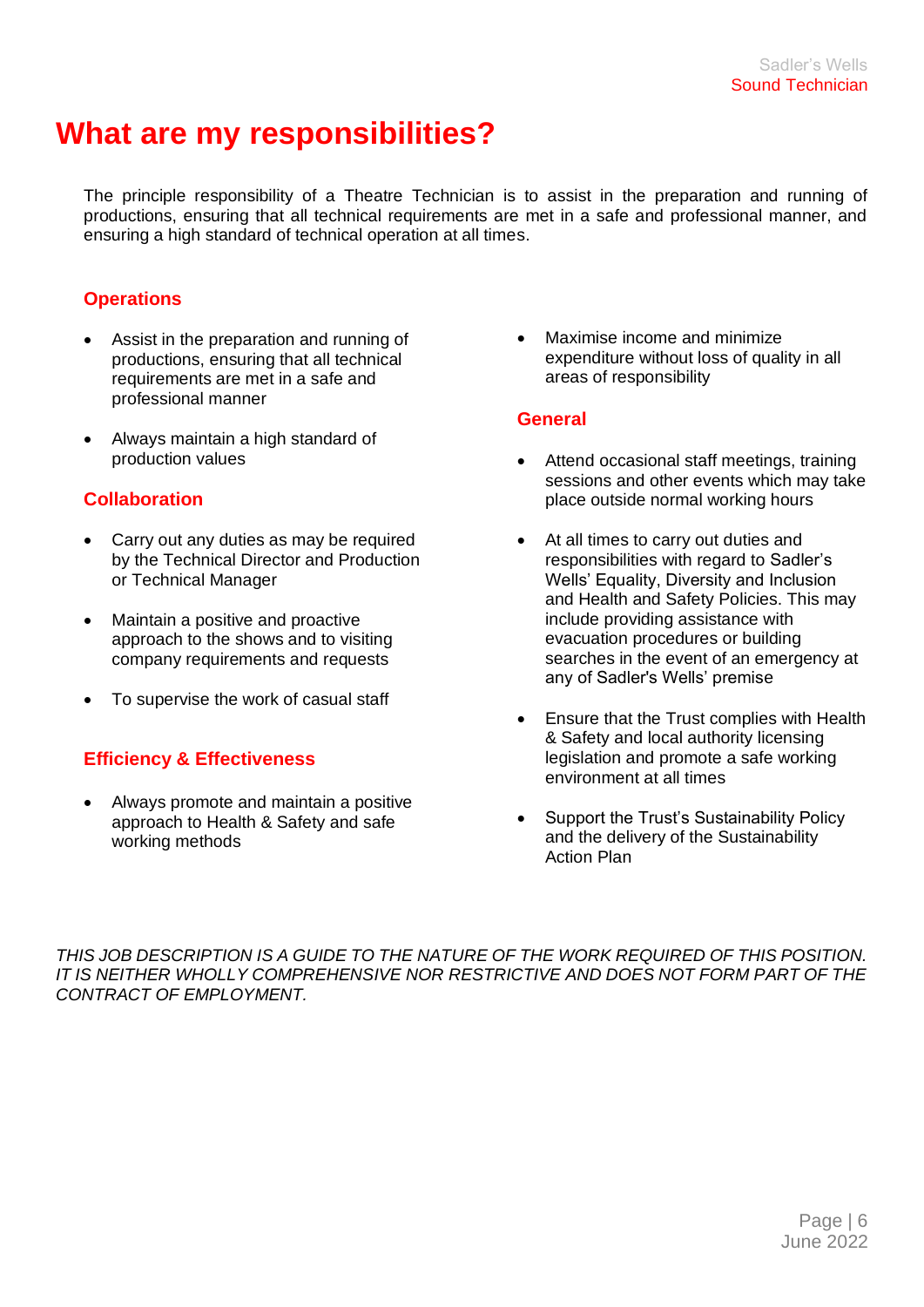# **Who should apply?**

The applicant should be a flexible, practical person with excellent technical skills and experience in professional technical theatre work. The applicant should be calm under pressure, a good problem solver and be able to work well as part of a team. The applicant should be self-motivated and be confident in a wide range of technical theatre and lighting skills. An understanding and experience of counterweight flying is desirable.

Sadler's Wells and The Peacock are receiving theatres with very varied seasons, including both artistic and commercial activities, and presents work in three venues: Sadler's Wells Theatre (1,500 seats), The Peacock (1,000 seats) and the Lilian Baylis Studio (180 seats). This position is based at Sadler's Wells.

Applicants need to have a flexible approach to working patterns and ideally will have experience of working with either repertory or touring companies. All technical staff are expected to have the general skills appropriate to the demands of a large theatre with a varied programme.

Please find below the skills and experience requirements to undertake this post.

These essential and desirable criteria will be used in the decision-making process for recruitment. Please give examples of how you have exhibited these behaviours in your previous role(s). You should address these on the application form and in your covering letter.

Be as specific as possible, try to provide evidence (by example where possible) of skills, knowledge and experience.

#### **Skills and Experience**

*(Please refer to enclosed information about Sadler's Wells Technical Skills Assessments [\[Page 9\]\)](#page-8-0)*

#### **Essential:**

- Experience of working with large-scale productions
- Experience of working with touring companies and / or venue
- Good knowledge of health and safety issues and safe working practice
- Skills and experience to 'intermediate' level in digital mixers and infrastructure (Such as Dante, Madi, AES or other AoIP applications
- Experience of audio engineering on medium to large scale productions
- Knowledge, skills and experience to 'standard' level in lighting
- Excellent computer and networking skills.
- Flexible attitude and able to work as part of a team
- Ability to communicate effectively and politely with co-workers

#### **Additional, but not essential:**

- Experience of working with large-scale dance, ballet or opera
- Proficiency in AutoCAD or similar design software
- Knowledge, skills and experience to 'intermediate' level in sound
- Knowledge, skills and experience to 'standard' level in media
- Good understanding of cross industry equipment ranges, brands and manufacturers.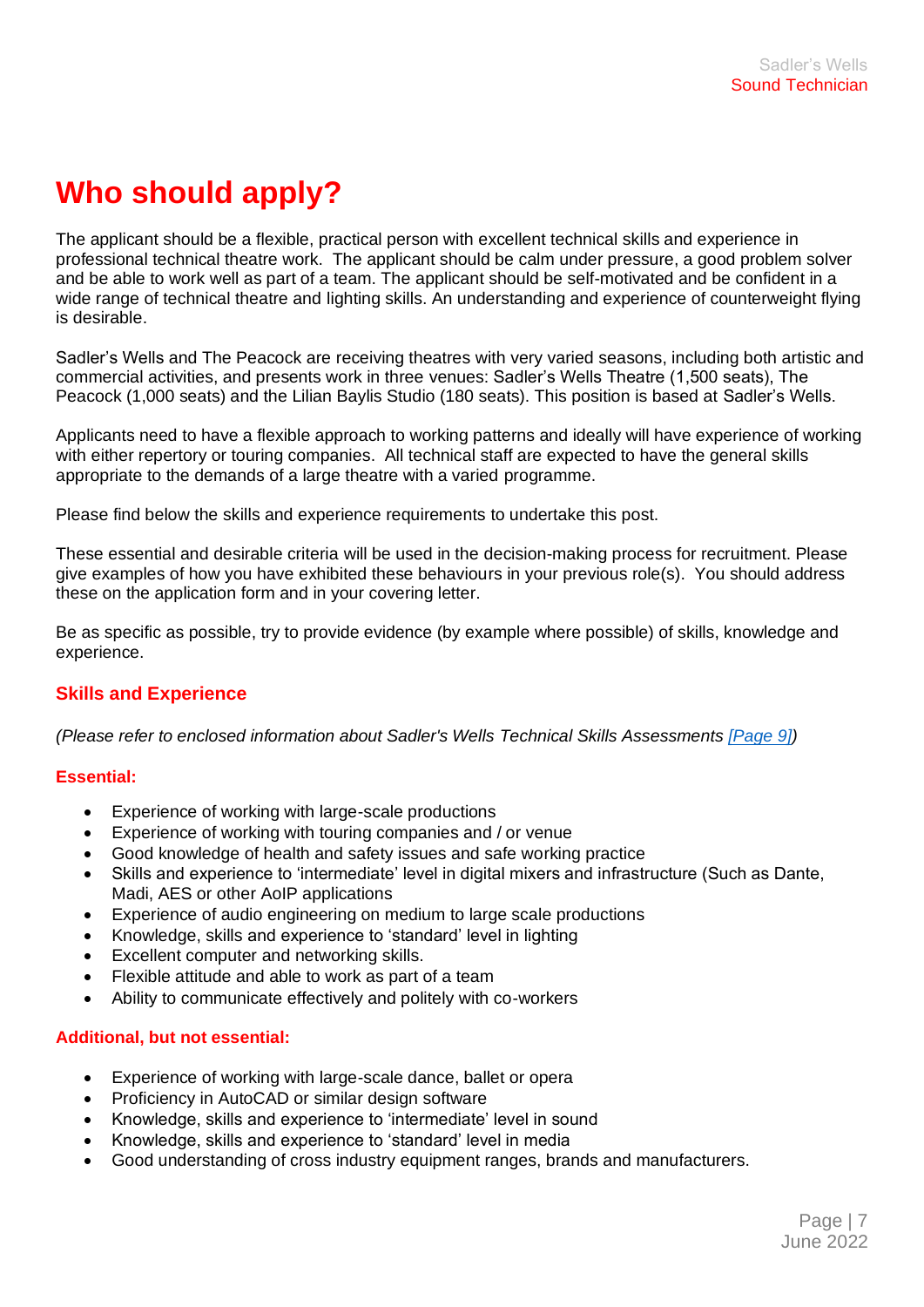- Knowledge and experience to 'standard' level in AV / Video and media practice. video projector setups, and Qlab operation.
- Understanding of audio system positioning and rigging configurations.
- Knowledge of array and system simulation software such as Array Calc, Soundvision etc

# **Making an application**

A Job Description and Person Specification are included in this document. If after reading you are still interested in applying, please find further details and information on how to [here.](https://sadlerswells.engageats.co.uk/ApplicationForm.aspx?enc=mEgrBL4XQK0+ld8aNkwYmN6JG5BJDZZfgOIO4+DBT4oI0jhIAX6pstlWErtrZOVtBxHwkXpQSeR1hGBO9rhT/S5xd73qwHws1o2esRu/gJ8JS+lbmP5bAx3gMWrHFKkKMN+bOz7etz510Z+wuXIrrQ==)

If you would like support or have any queries regarding the format or submission of the application, please contact us on [recruitment@sadlerswells.com.](mailto:recruitment@sadlerswells.com)

We welcome applications from people from all backgrounds who feel they align with our mission, vision and values. We are international and multicultural on our stages, and we want to reflect that in our organisation. By celebrating difference and incorporating diverse points of view and experiences, we can become closer to our artists, audiences and the communities we serve.

We are proud to be a Disability Confident employer meaning we have been certified by the government as actively taking steps to attract, recruit and retain disabled workers. We understand that some disabled colleagues will need adjustments to help them perform to the best of their ability – these can be changes to the built environment and furniture, the tools and technology they use in doing their job, aspects of the role, ongoing support or working arrangements.

Sadler's Wells also works collaboratively with Parents in Performing Arts (PiPA) in efforts to support parents and carers within the industry.

#### **We welcome all applications by 11.59pm GMT on Monday, 11 July 2022. Interviews will take place on Friday, 15 July 2022.**



Sadler's Wells Theatre © Philip Vile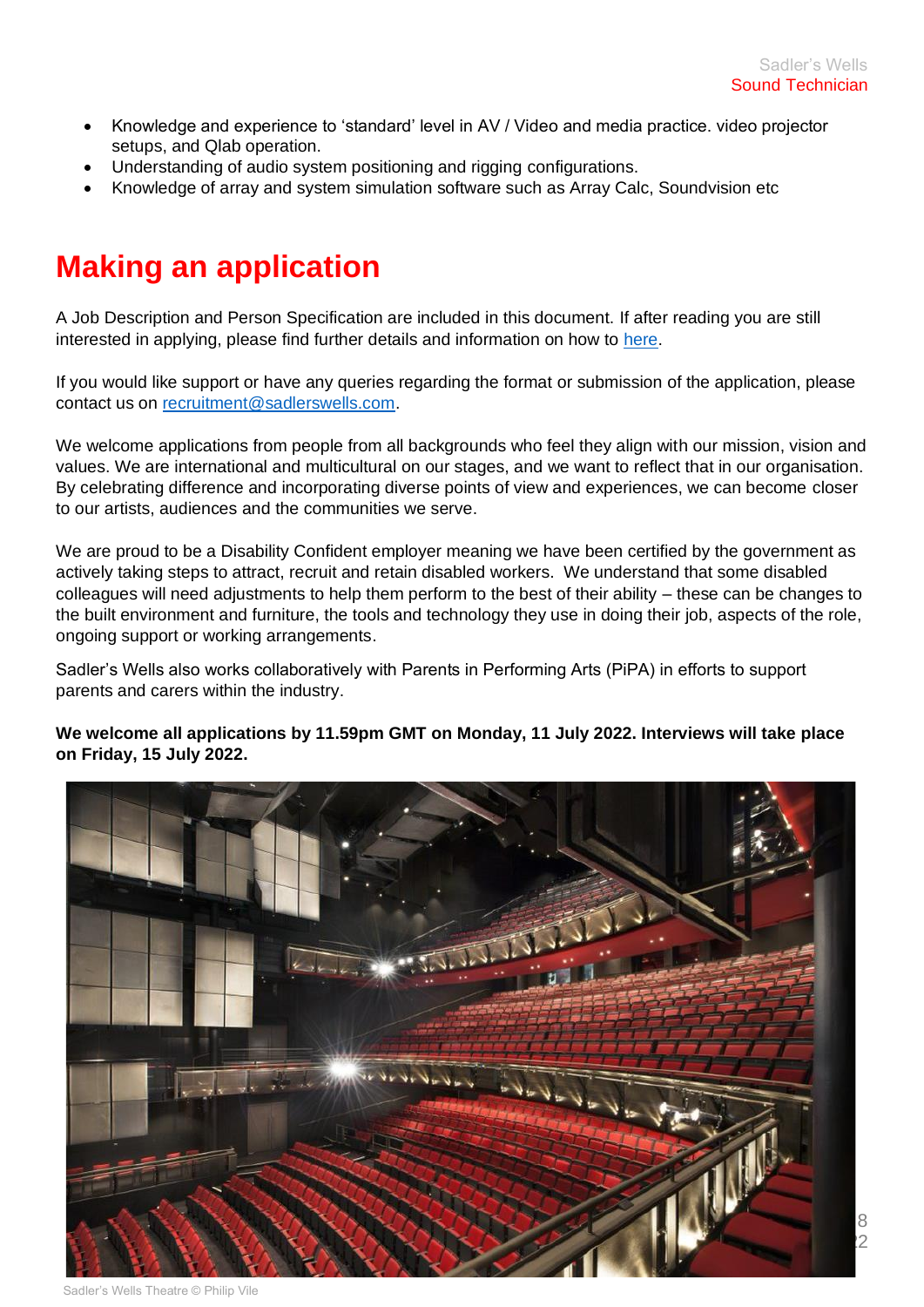# <span id="page-8-0"></span>**Sadler's Wells Technical Skills Assessment**

#### **Lighting**

#### Standard (0.5)

- Reading a lighting plan
- Colour and accessories selection
- Rigging lanterns with accessories, and plugging according to the plan
- Focusing
- Lantern and practical wiring
- PAT testing and maintenance

#### Intermediate (0.5)

- Followspot operation
- Basic desk operation
- Lighting rig pre-show checks
- Special effects

#### Advanced (1.0)

- Interpreting artistic requirements
- Troubleshooting and system failure workarounds
- Drawing lighting plans with circuits, equipment, and accessories
- Lighting design skills
- First line maintenance of moving lights and scrollers
- Advance operation of lighting desk (plotting/patching/attributes)
- Operation and replotting of architectural lighting systems
- Networking architectural and/or lighting systems
- Specifying and ordering hire and sales equipment and handling returns
- Electrical theory for loading circuits, dimmers, and main supplies
- Risk assessments

#### **Sound**

#### Standard (0.5)

- Reading sound plans and plots
- Identifying and rigging equipment
- Show communications hard wired
- Rigging cue light systems
- Knowledge and use of microphones for artists and musicians
- Rigging radio microphones

#### Intermediate (0.5)

- Show communications radio
- Operating radio microphones and wardrobe/artist co-ordination
- Interpreting artistic requirements
- Plotting and operation of house consoles
- Specifying and ordering hire and sales equipment and handling returns
- Show relay, loop, infra-red systems etc.
- Testing sound, radio, mics, cue lights and comms pre-performance
- Digital desk programming and operation
- Digital signal processing operation

#### Advanced (1.0)

- Microphone selection
- Interfacing house and visiting company equipment
- First line maintenance
- Digital signal processing set-up and networking
- Complex mixing console operation (knowledge of multiple desks)
- Electronics theory for equipment selection, plugging, patching, and connectivity



**PARENTS & CARERS B CARERS G CARENTS CARERS EMPLOYER**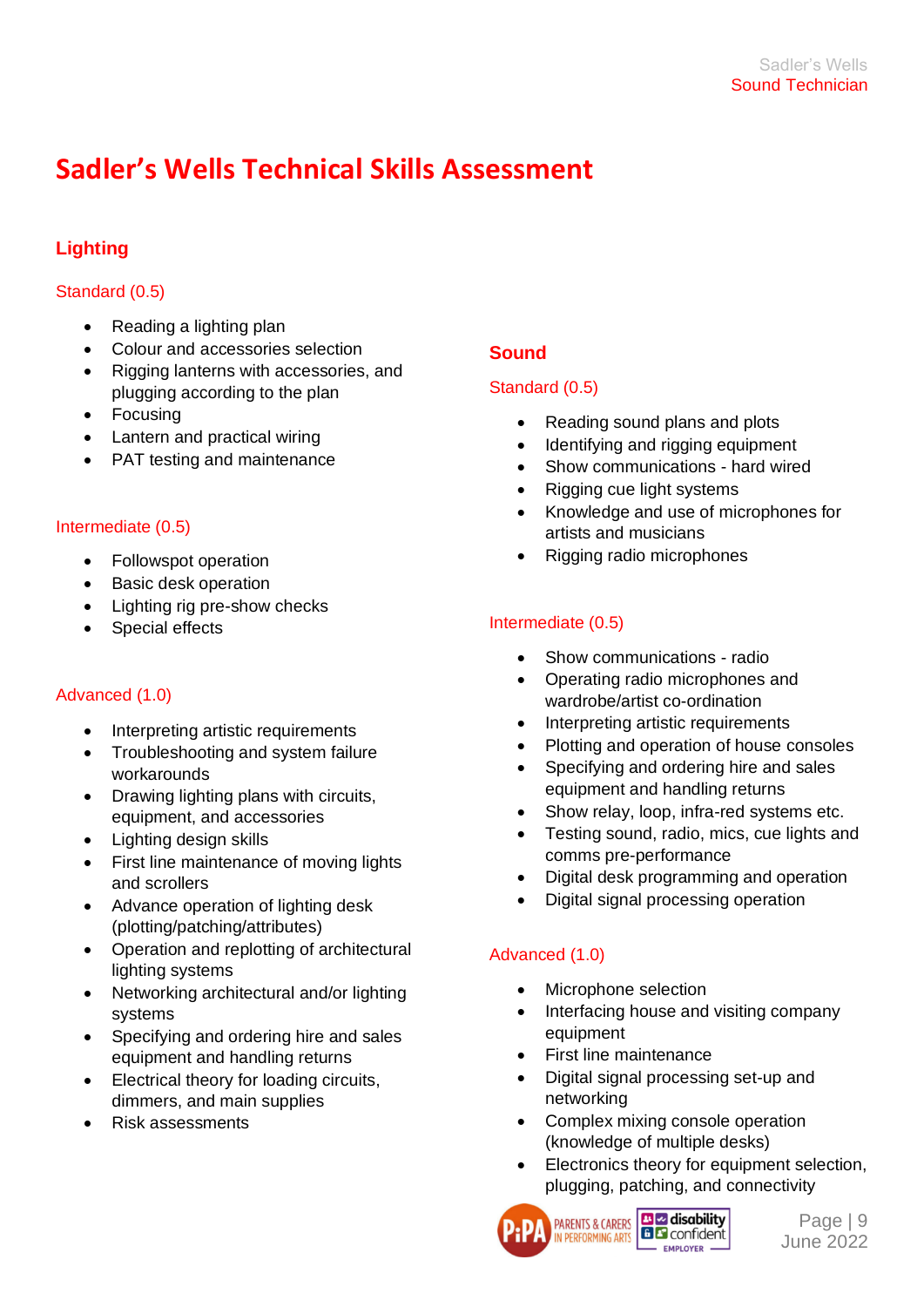- Relevant H&S standards
- Risk assessments

#### **Media**

#### Standard (0.5)

- Set-up and operation of projectors and laptops
- Rigging and operating of all Sadler's Wells AV equipment
- Testing AV rig pre-show
- Interpreting event/client requirement and able to offer solutions
- Specifying and handling hires and sales equipment and returns

#### Advanced (1.0)

- PowerPoint (or similar) software knowledge, including presentation planning and creation
- Knowledge of video operating systems (e.g., catalyst, Qlab)
- Vision mixing and editing
- Appropriate hardware and software selection, including troubleshooting and workarounds
- Integration with other departments (sound feeds, blackout shutter)
- First line maintenance
- Electrical theory for avoiding signal interference, loading circuits and mains supplies
- Relevant H&S standards
- Risk assessments

#### **Heavy Rigging**

#### Standard (0.5)

- Specifying and installing customised rigging (other than Sadler's bars and hoists)
- Knowledge of relevant regulations
- Rigging static and moving loads of one tonne and above

• Knowledge of lifting accessories: spansets, steels, roundslings, shackles etc.

#### Advanced (0.5)

- Accredited & comprehensive heavy rigging training
- Knowledge and use of structures: beams, truss, scenery and ground support
- Thorough inspection, examination and testing of equipment, and record keeping
- Use of chain blocks and motors. accreditation of use (e.g. lodestars)
- Risk assessments

#### **Flying**

#### Standard (0.5)

- Loading and rigging
- Brailling & breasting bars
- Spot lines fixed and running
- Knowledge (and understanding correct application) of all key knots
- Basic show operation
- Knowledge of safe working practice
- Experience of Hemp and Single/Double purchase counterweight flying

#### Advance Manual (1.0)

- Interpreting artistic requirements
- Preparing hanging plot for manual flying from visiting company information
- Creating show flying plots
- Maintenance of flying equipment
- Load and lifting H&S standards
- Risk assessments

#### Advanced Automated (0.5)

- Preparing hanging plot for power flying from visiting company information
- Repositioning mechanized grid equipment – beams and pulleys